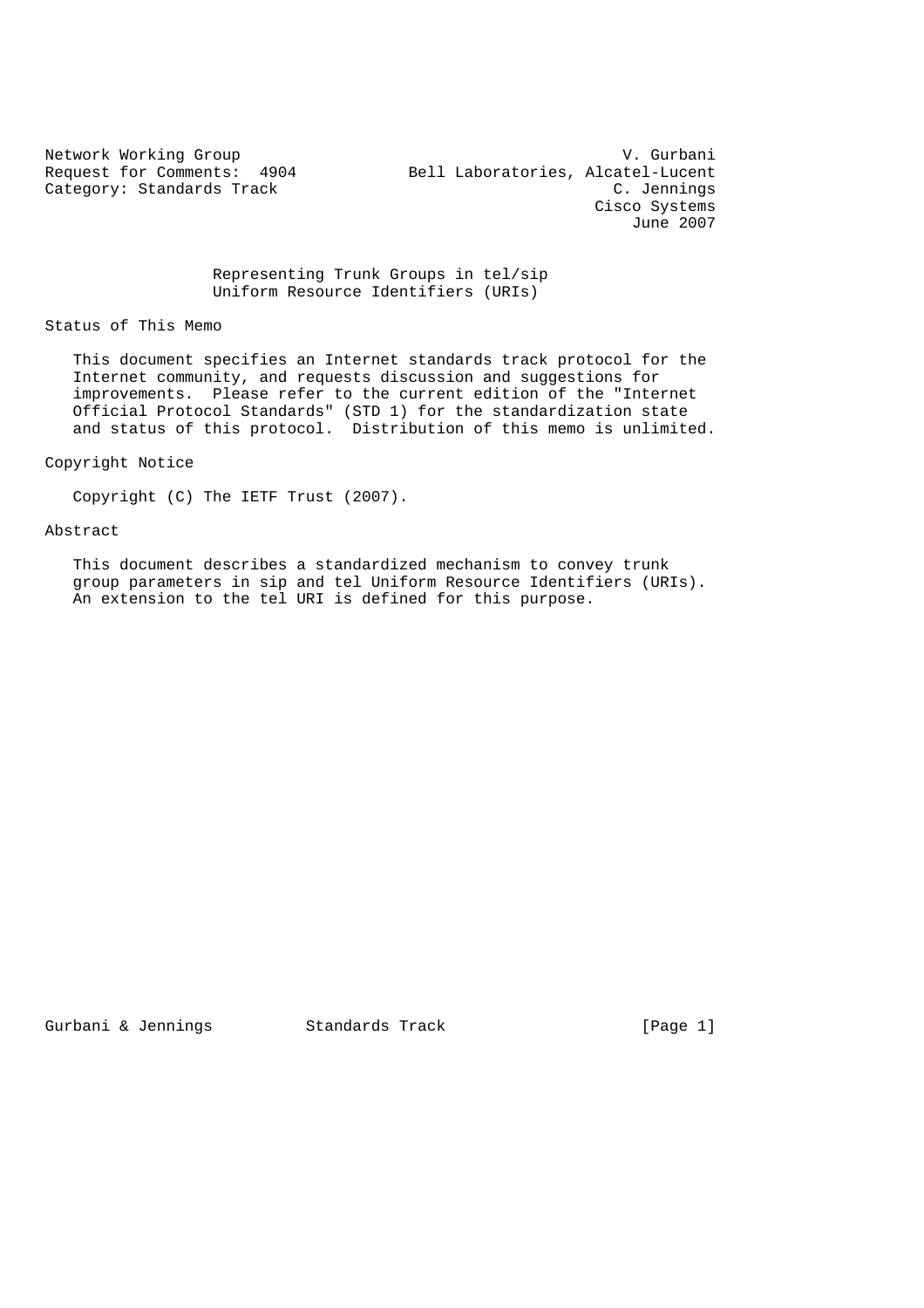# Table of Contents

|                                                               | $\overline{\mathbf{3}}$ |
|---------------------------------------------------------------|-------------------------|
| 2.1                                                           | 4                       |
| $\overline{3}$ .                                              | 5                       |
|                                                               | 5                       |
| 4.1.                                                          | 5                       |
| 4.2. Trunk Group Namespace: Global or Local?                  | .5                      |
| 4.3. Originating Trunk Group and Terminating Trunk Group      | 6                       |
| 4.4. Intermediary Processing of Trunk Groups                  | 6                       |
| 5. Trunk Group Identifier: ABNF and Examples                  | 6                       |
| Normative Behavior of SIP Entities Using Trunk Groups 8<br>რ. |                         |
| User Agent Client Behavior 9<br>6.1.                          |                         |
| 6.2.<br>User Agent Server Behavior 10                         |                         |
|                                                               |                         |
|                                                               |                         |
| 7.1. Reference Architecture 11                                |                         |
|                                                               |                         |
| 7.3. Inter-Domain Call Flow 14                                |                         |
| Security Considerations 15<br>8.                              |                         |
| 9.                                                            |                         |
| 10.                                                           |                         |
| 11                                                            |                         |
| .1. Normative References 17                                   |                         |
| 11.2. Informative References 17                               |                         |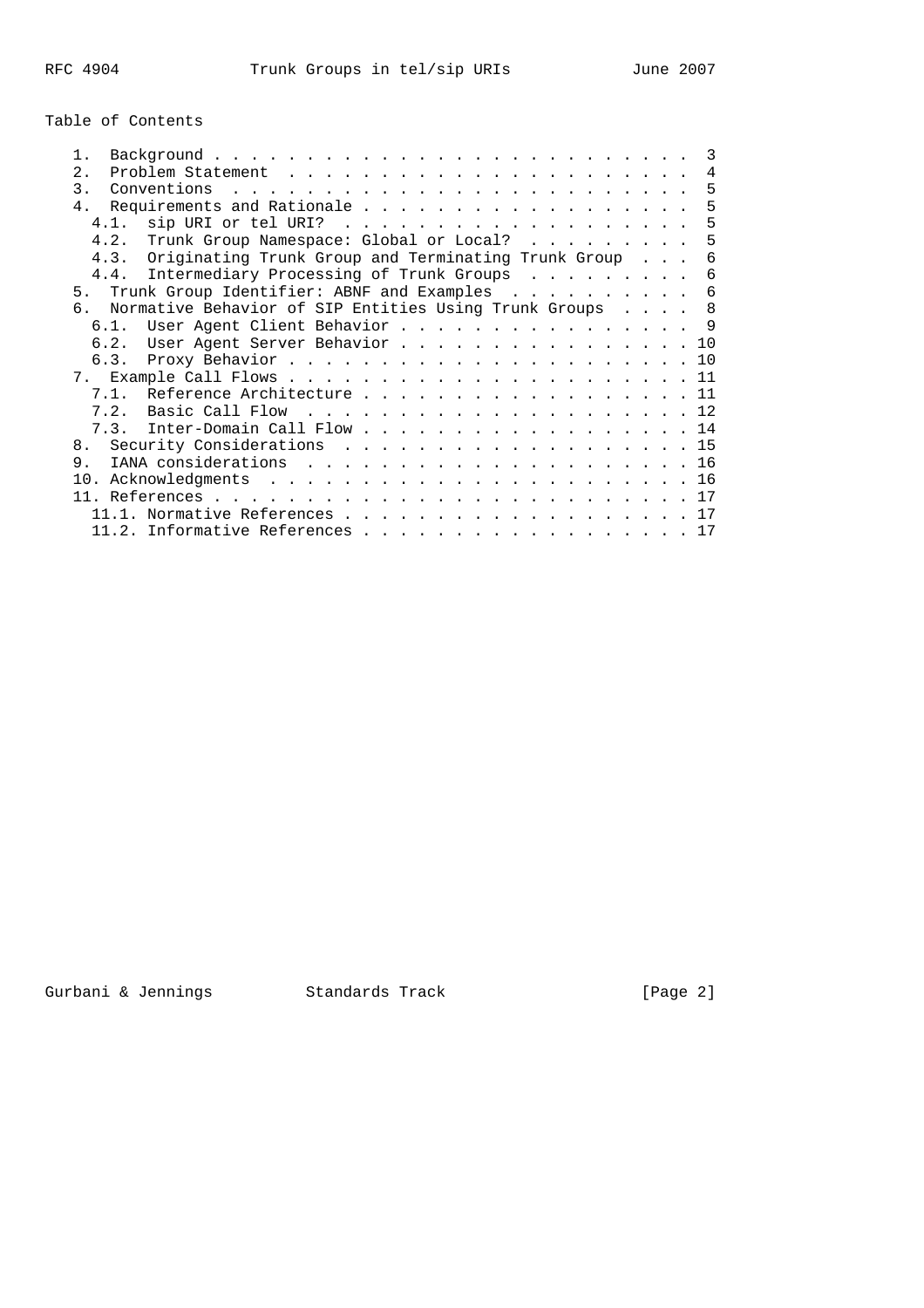# 1. Background

 Call routing in the Public Switched Telephone Network (PSTN) is accomplished by routing calls over specific circuits (commonly referred to as "trunks") between Time Division Multiplexed (TDM) circuit switches. In switches, a group of trunks that connect to the same target switch or network is called a "trunk group". Consequently, trunk groups have labels, which are used as the main indication for the previous and next TDM switch participating in routing the call.

 Formally, we define a trunk and trunk group and related terminology as follows (definition of "trunk" and "trunk group" is from [5]).

 Trunk: In a network, a communication path connecting two switching systems used in the establishment of an end-to-end connection. In selected applications, it may have both its terminations in the same switching system.

 Trunk Group: A set of trunks, traffic engineered as a unit, for the establishment of connections within or between switching systems in which all of the paths are interchangeable. A single trunk group can be shared across multiple switches for redundancy purposes.

 Digital Signal 0 (DS0): Digital Signal X is a term for a series of standard digital transmission rates based on DS0, a transmission rate of 64 kbps (the bandwidth normally used for one telephone voice channel). The European E-carrier system of transmission also operates using the DS series as a base multiple.

 Since the introduction of ubiquitous digital trunking, which resulted in the allocation of DS0s between end offices in minimum groups of 24 (in North America), it has become common to refer to bundles of DS0s as a trunk. Strictly speaking, however, a trunk is a single DS0 between two PSTN end offices; however, for the purposes of this document, the PSTN interface of a gateway acts effectively as an end office (i.e., if the gateway interfaces with Signaling System 7 (SS7), it has its own SS7 point code, and so on). A trunk group, then, is a bundle of DS0s (that need not be numerically contiguous in an SS7 Trunk Circuit Identification Code numbering scheme) that are grouped under a common administrative policy for routing.

 A Session Initiation Protocol (SIP) [3] to PSTN gateway may have trunks that are connected to different carriers. It is entirely reasonable for a SIP proxy to choose -- based on factors not enumerated in this document -- which carrier a call is sent to when it proxies a session setup request to the gateway. Since multiple

Gurbani & Jennings Standards Track [Page 3]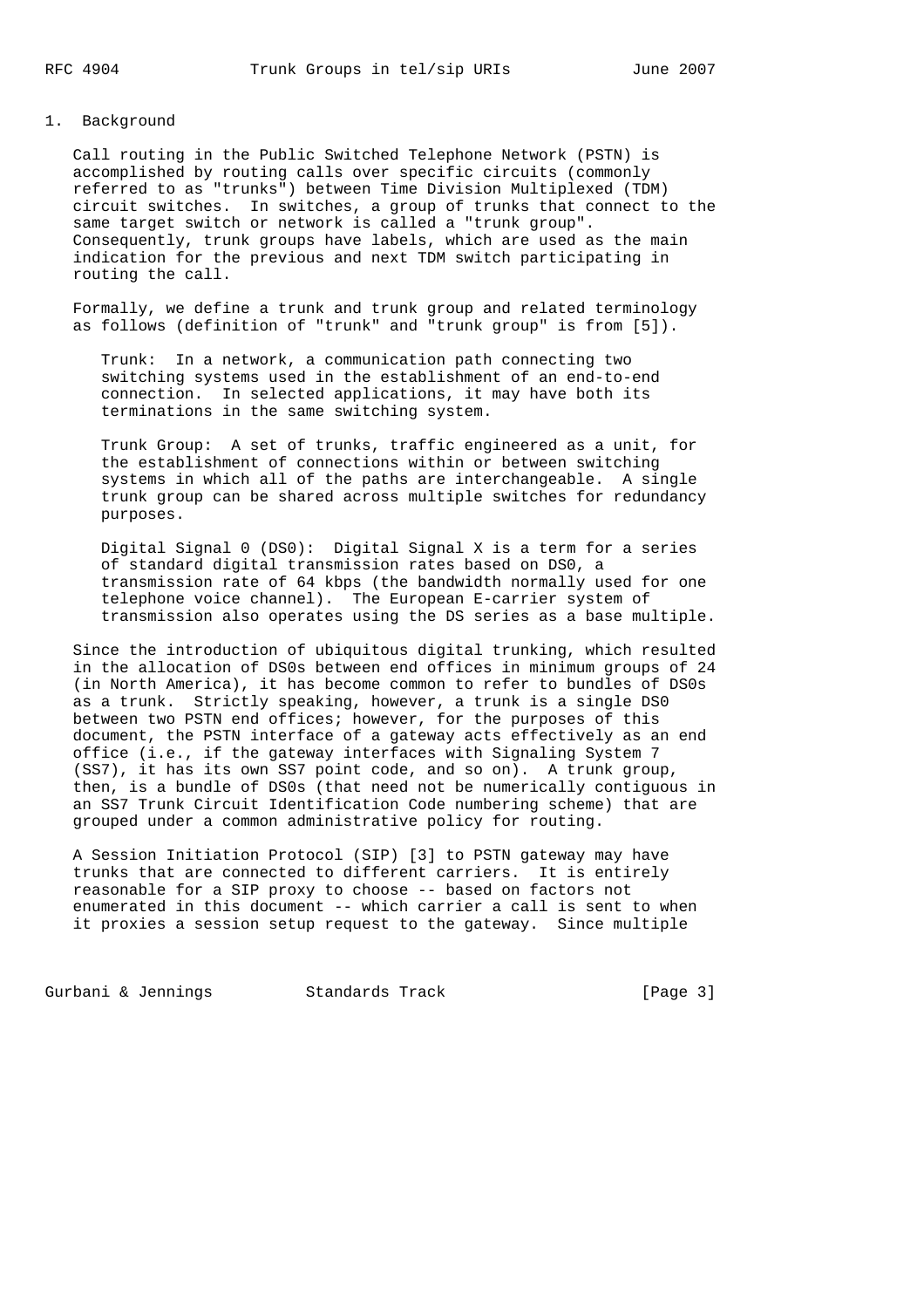carriers can transport a call to a particular phone number, the phone number itself is not sufficient to identify the carrier at the gateway. An additional piece of information in the form of a trunk group can be used to further pare down the choices at the gateway. As used in this document, trunks are necessarily tied to gateways, and a proxy that uses trunk groups during routing of the request to a particular gateway knows and controls which gateway the call will be routed to, and knows what trunking resources are present on that gateway.

 As another example, consider the case where an IP network is being used as a transit network between two PSTN networks. Here, a SIP proxy can apply the originating trunk group to its routing logic to ensure that the same ingress and egress carrier is chosen.

 How the proxy picked a particular trunk group is outside the scope of this document ([6] provides one such way); however, once trunk group has been decided upon, this document provides a standardized means to represent it in the signaling messages.

2. Problem Statement

 Currently, there isn't any standardized manner of transporting trunk groups between Internet signaling entities. This leads to ambiguity on at least two fronts:

- 1. Positional ambiguity: A SIP proxy that wants to send a call to an egress Voice over IP (VoIP) gateway may insert the trunk group as a parameter in the user portion of the Request-URI (R-URI), or it may insert it as a parameter to the R-URI itself. This ambiguity persists in the reverse direction as well, that is, when an ingress VoIP gateway wants to send an incoming call notification to its default outbound proxy.
- 2. Semantic ambiguity: The lack of any standardized grammar to represent trunk groups leads to the unfortunate choice of ad hoc names and values.

 VoIP routing entities in the Internet, such as SIP proxies, may be interested in using trunk groups for normal operations. To that extent, any standards-driven requirements will enable proxies from one vendor to interoperate with gateways from yet another vendor. Absent such guidelines, interoperability will suffer, as a proxy vendor must conform to the expectations of a gateway as to where it expects trunk group parameters to be present (and vice versa).

Gurbani & Jennings Standards Track (Page 4)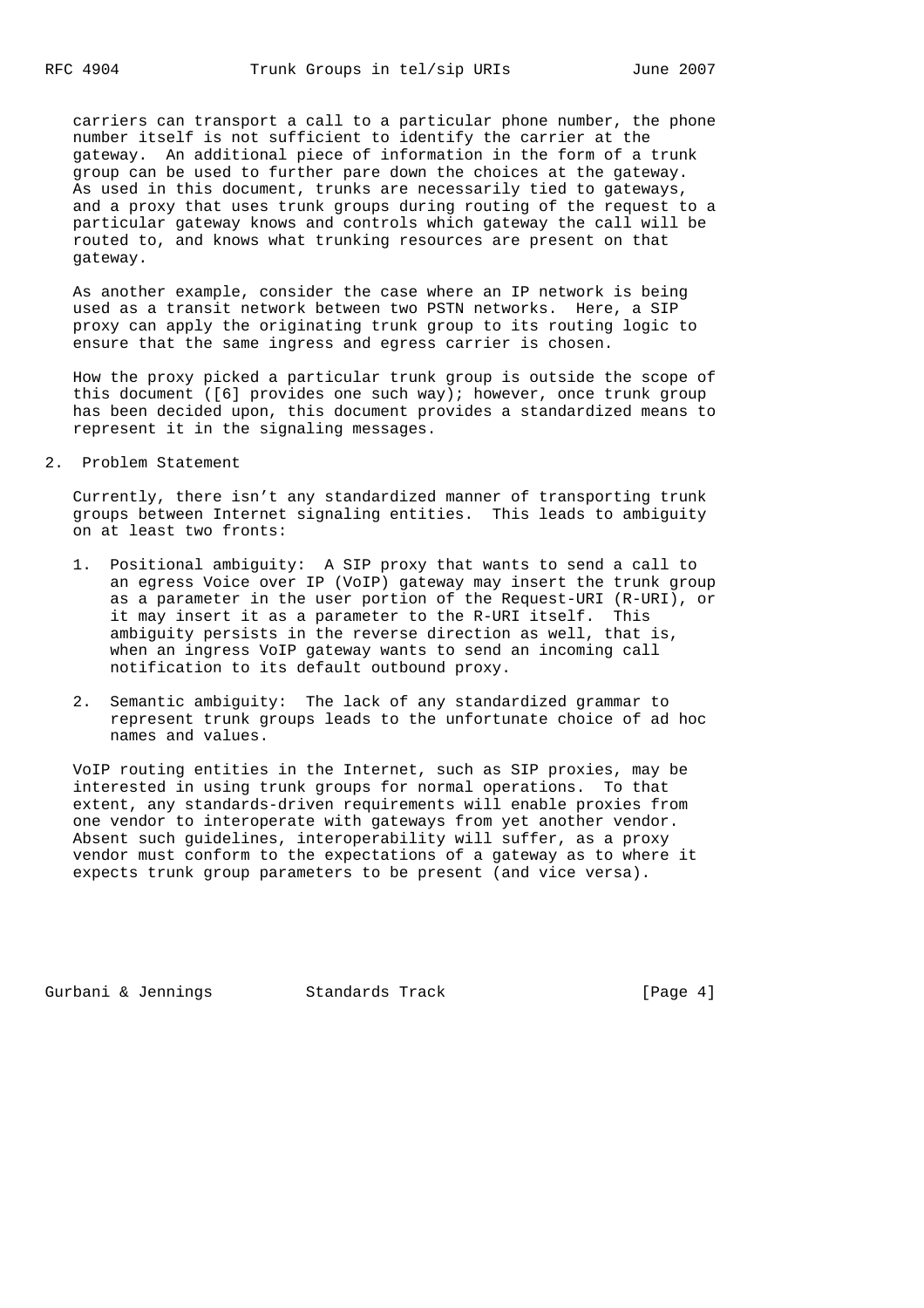The aim of this specification is to outline how to structure and represent the trunk group parameters as an extension to the tel URI [4] in a standardized manner.

3. Conventions

 The key words "MUST", "MUST NOT", "REQUIRED", "SHALL", "SHALL NOT", "SHOULD", "SHOULD NOT", "RECOMMENDED", "MAY", and "OPTIONAL" in this document are to be interpreted as described in RFC 2119 [1].

4. Requirements and Rationale

 This section captures the motivations for the design decisions for the specification of a trunk group. These motivations are captured as a set of requirements that are used to guide the eventual trunk group specification in this document.

4.1. sip URI or tel URI?

 REQ 1: Trunk group parameters must be defined as an extension to the tel URI [4].

 The trunk group parameters can be carried in either the sip URI or the tel URI. Since trunk groups are intimately associated with the PSTN, it seems reasonable to define them as extensions to the tel URI (any SIP request that goes to a gateway could reasonably be expected to have a tel URI, in whole or in part, in its R-URI anyway). Furthermore, using the tel URI also allows this format to be reused by non-SIP VoIP protocols (which could include anything from MGCP or Megaco to H.323, if the proper information elements are created).

 Finally, once the trunk group is defined for a tel URI, the normative procedures of Section 19.1.6 of [3] can be used to derive an equivalent sip URI from a tel URI, complete with the trunk group parameters.

#### 4.2. Trunk Group Namespace: Global or Local?

REQ 2: Inter-domain trunk group name collisions must be prevented.

 Under normal operations, trunk groups are pertinent only within an administrative domain (i.e., local scope). However, given that inadvertent cross-domain trunk group name collisions may occur, it is desirable to prevent them. The judicious use of namespaces is a solution to this problem. Thus, it seems appropriate to scope the trunk group through a namespace.

Gurbani & Jennings Standards Track (Page 5)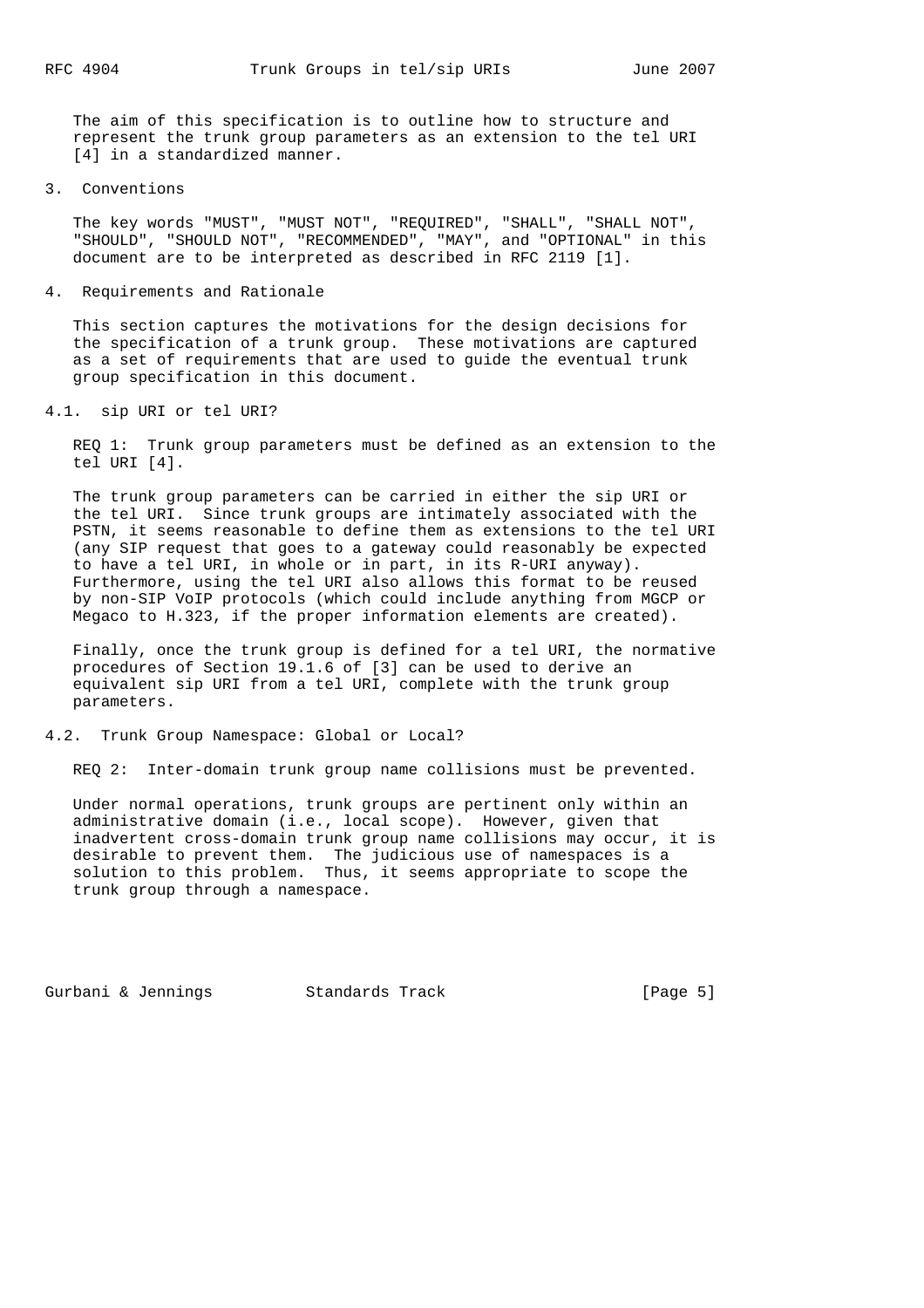Note: At first glance, it would appear that the use of the tel URI's "phone-context" parameter provides a satisfactory means of imposing a namespace on a trunk group. The "phone-context" parameter identifies the scope of validity of a local telephone number. And therein lies the problem. Semantically, a "phone context" tel URI parameter is applicable only to a local telephone number and not a global one (i.e., one preceded by a '+'). Trunk groups, on the other hand, may appear in local or global telephone numbers. Thus, what is needed is a new parameter with equivalent functionality of the "phone-context" parameter of the tel URI, but one that is equally applicable to local and global telephone numbers.

4.3. Originating Trunk Group and Terminating Trunk Group

 REQ 3: Originating trunk group and destination trunk group must be able to appear separately and concurrently in a SIP message.

 SIP routing entities can make informed routing decisions based on either the originating or the terminating trunk groups. Thus, it is required that both of these trunk groups be carried in SIP requests.

4.4. Intermediary Processing of Trunk Groups

 REQ 4: SIP network intermediaries (proxy servers and redirect servers) should be able to add the destination trunk group attribute to SIP sessions as a route is selected for a call.

5. Trunk Group Identifier: ABNF and Examples

 The Augmented Backus Naur Form [2] syntax for a trunk group identifier is given below and extends the "par" production rule of the tel URI defined in [4]:

 par = parameter / extension / isdn-subaddress / trunk-group / trunk-context

 trunk-group = ";tgrp=" trunk-group-label trunk-context = ";trunk-context=" descriptor

 trunk-group-label = 1\*( unreserved / escaped / trunk-group-unreserved ) trunk-group-unreserved = "/" / "&" / "+" / "\$"

 descriptor is defined in [4]. unreserved is defined in [3] and [4]. escaped is defined in [3].

Gurbani & Jennings Standards Track [Page 6]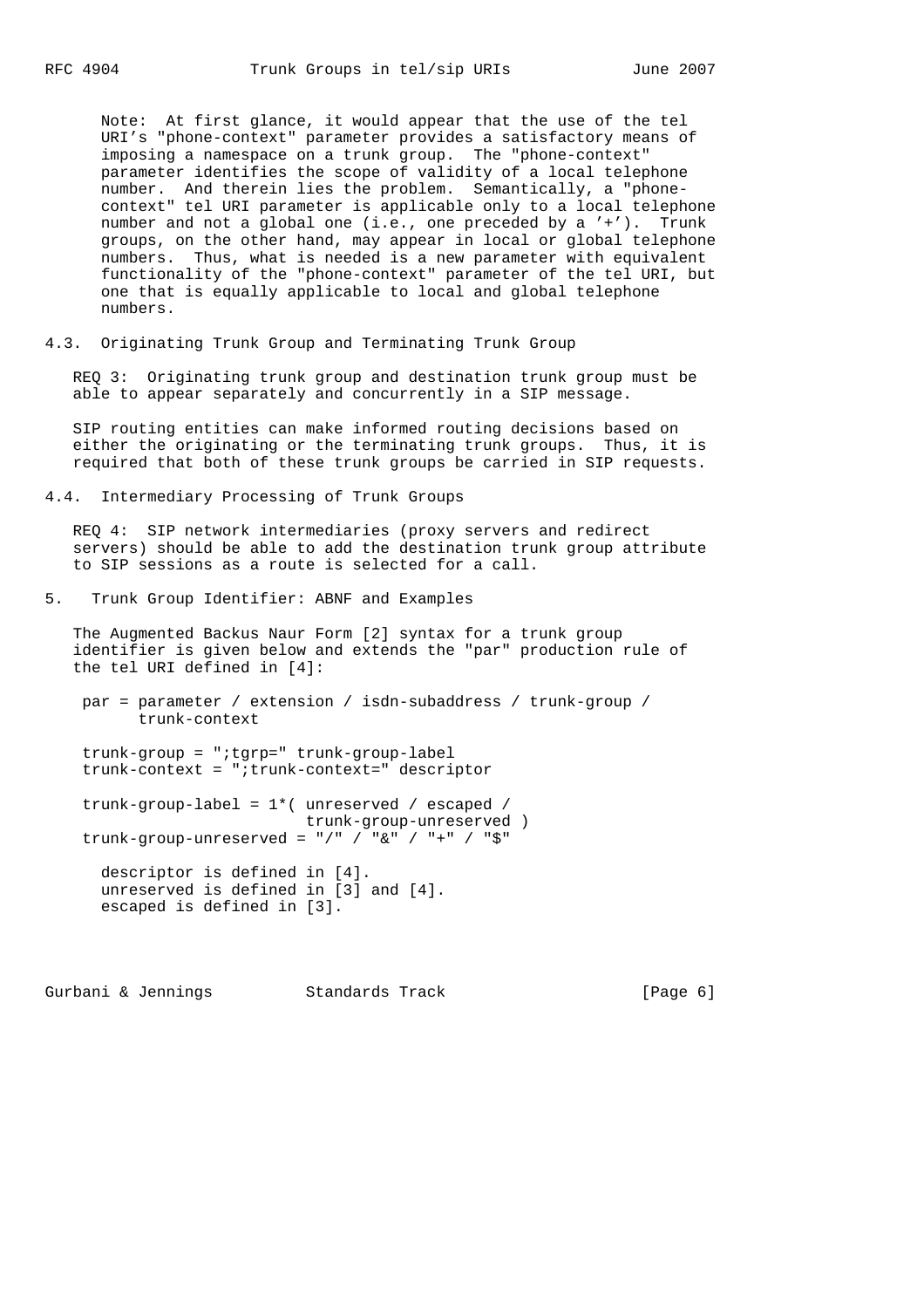Trunk groups are identified by two parameters: "tgrp" and "trunk context"; both parameters MUST be present in a tel URI to identify a trunk group. Collectively, these two parameters are called "trunk group parameters" in this specification.

 All implementations conforming to this specification MUST generate both of these parameters when using trunk groups. If an implementation receives a tel URI with only one of the "tgrp" or "trunk-context" parameter, it MUST act as if there were not any trunk group parameters present at all in that URI. Whether or not to further process such an URI is up to the discretion of the implementation; however, if a decision is made to process it, the implementation MUST act as if there were not any trunk group parameters present in the URI.

 The "trunk-context" parameter imposes a namespace on the trunk group by specifying a global number or any number of its leading digits (e.g., +33), or a domain name. Syntactically, it is modeled after the "phone-context" parameter of the tel URI [4], except that unlike the "phone-context" parameter, the "trunk-context" parameter can appear in either a local or global tel URI.

 Semantically, the "trunk-context" parameter establishes a scope of the trunk group specified in the "tgrp" parameter, i.e., whether it is valid at a single gateway, a set of gateways, or an entire domain managed by a service provider. The "trunk-context" can contain four discrete value types:

- 1. The value in the "trunk-context" literally identifies a host (a gateway), in which case, the trunk groups are scoped to the specific host.
- 2. The value in the "trunk-context" is a subdomain (e.g., "north.example.com"), which identifies a subset of the gateways in a domain across which the trunk groups are shared.
- 3. The value in the "trunk-context" is a service provider domain (e.g., "example.com"), which identifies all gateways in the specific domain.
- 4. The value in the "trunk-context" is a global number or any number of its leading digits; this is useful for provider-wide scoping and does not lend itself very well to specifying trunk groups across a gateway or a set of gateways.

Gurbani & Jennings Standards Track (Page 7)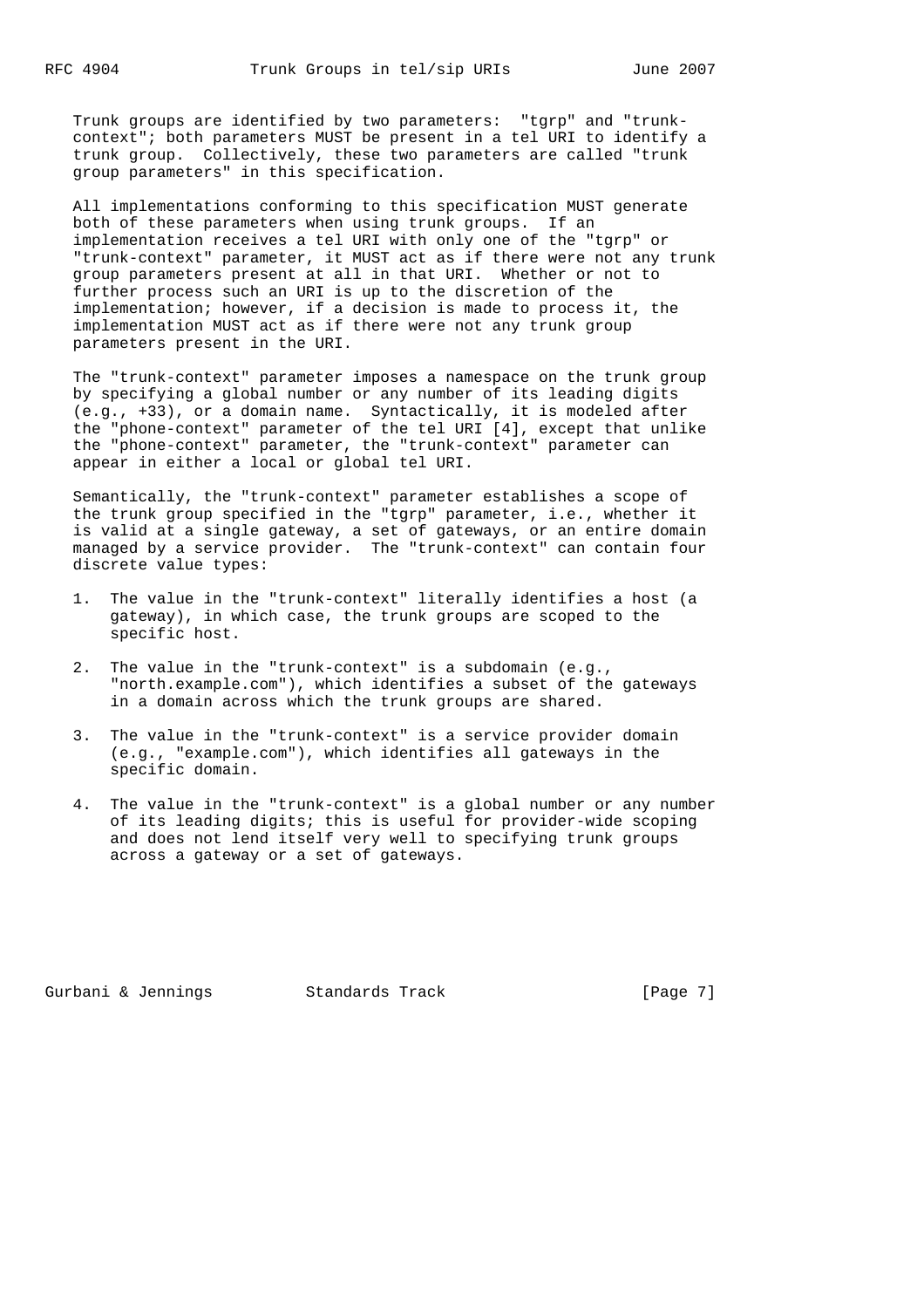For equivalency purposes, two URIs containing trunk group parameters are equivalent according to the base comparison rules of the URIs. The base comparison rules of a tel URI are specified in Section 4 of [4], and the base comparison rules of a sip URI are specified in Section 19.1.4 of [3].

Examples:

 1. Trunk group in a local number, with a phone-context parameter (line breaks added for readability):

 tel:5550100;phone-context=+1-630;tgrp=TG-1; trunk-context=example.com

 Transforming this tel URI to a sip URI yields: sip:5550100;phone-context=+1-630;tgrp=TG-1; trunk-context=example.com@isp.example.net;user=phone

 2. Trunk group in a global number, with a domain name trunk-context:

tel:+16305550100;tgrp=TG-1;trunk-context=example.com

 Transforming this tel URI to a sip URI yields: sip:+16305550100;tgrp=TG-1; trunk-context=example.com@isp.example.net;user=phone

 3. Trunk group in a global number, with a number prefix trunk context:

tel:+16305550100;tgrp=TG-1;trunk-context=+1-630

 Transforming this tel URI to a sip URI yields: sip:+16305550100;tgrp=TG-1; trunk-context=+1-630@isp.example.net;user=phone

6. Normative Behavior of SIP Entities Using Trunk Groups

 The terminating (or egress) trunk group parameters MUST be specified in the R-URI. This is an indication from a SIP entity to the next downstream entity that a specific terminating (or egress) trunk group should be used.

Gurbani & Jennings Standards Track (Page 8)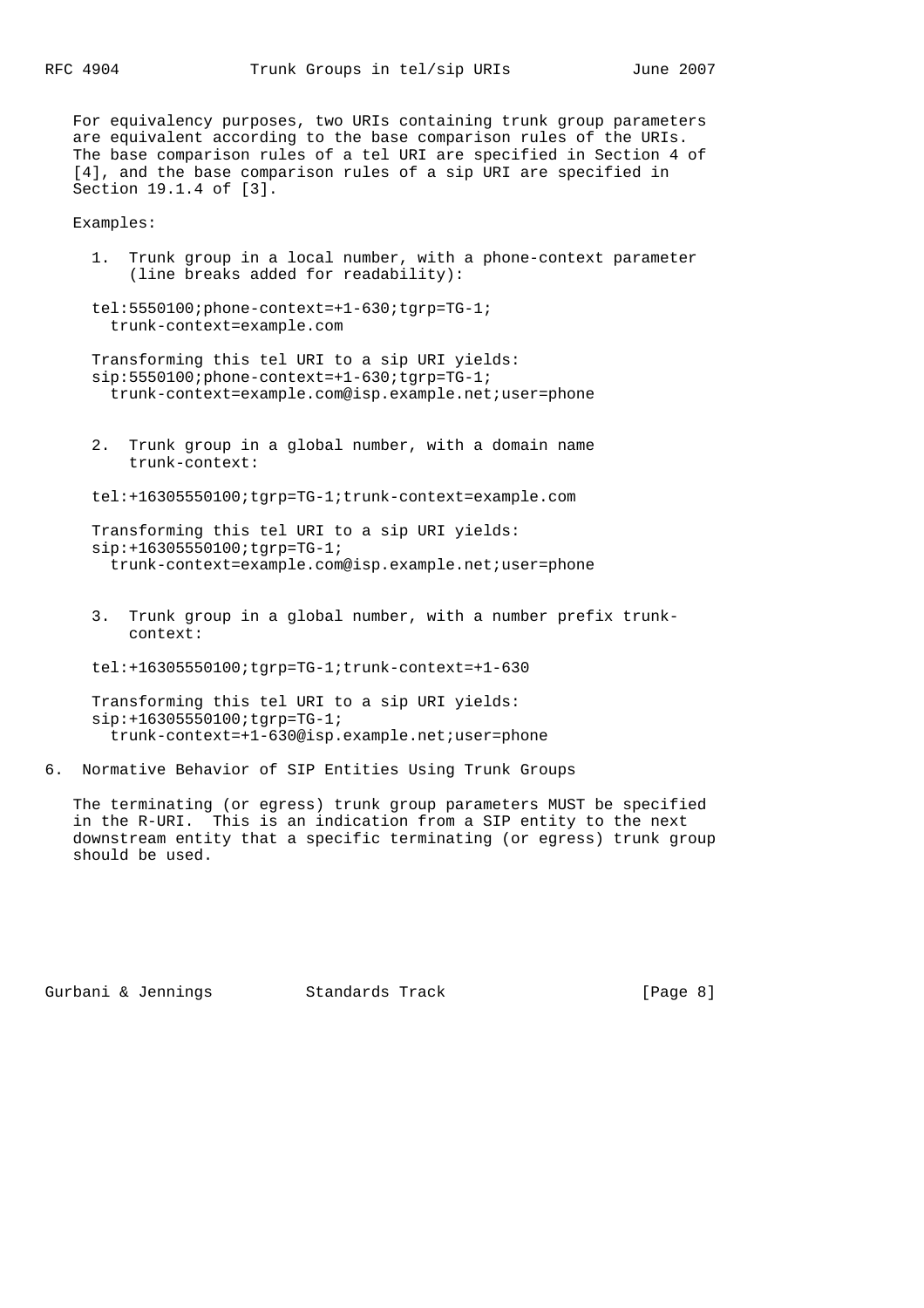Note: This is consistent with using the R-URI as a routing element; SIP routing entities may use the trunk group parameter in the R-URI to make intelligent routing decisions. Furthermore, this also satisfies REQ 4, since a SIP network intermediary can modify the R-URI to include the trunk group parameters.

 Conversely, the appearance of the trunk group parameters in the Contact header URI signifies the trunk group over which the call arrived on, i.e., the originating (or ingress) trunk group. Thus, the originating (or ingress) trunk group MUST appear in the Contact header of a SIP request.

The behavior described in this section effectively addresses REQ 3.

## 6.1. User Agent Client Behavior

 A User Agent Client (UAC) initiating a call that uses trunk groups and supports this specification MUST include the trunk group parameters in the Contact header URI (a Contact URI MUST be a sip or sips URI; thus, what appears in the Contact header is a SIP translation of the tel URI, complete with the trunk group parameters). The trunk group parameters in the Contact header represent the originating trunk group. As a consequence of the processing rules for the Contact header defined in RFC 3261 [3], subsequent requests in the dialog towards this user agent will contain this Contact URI in the R-URI. Note that the user part of this URI, which contains the trunk group parameters, will be copied as a consequence of this processing.

 Note: Arguably, the originating trunk group can be part of the From URI. However, semantically, the URI in a From header is an abstract identifier that represents the resource thus identified on a long-term basis. The presence of a trunk group, on the other hand, signifies a binding that is valid for the duration of the session only; a trunk group has no significance once the session is over. Thus, the Contact URI is the best place to impart this information since it has exactly those semantics.

 If the UAC is aware of the routing topology, it MAY insert the destination trunk group parameters in the R-URI of the request. However, in most deployments, the UAC will use the services of a proxy to further route the request, and it will be up to the proxy to insert such parameters in the R-URI (see Section 6.3).

Gurbani & Jennings Standards Track (Page 9)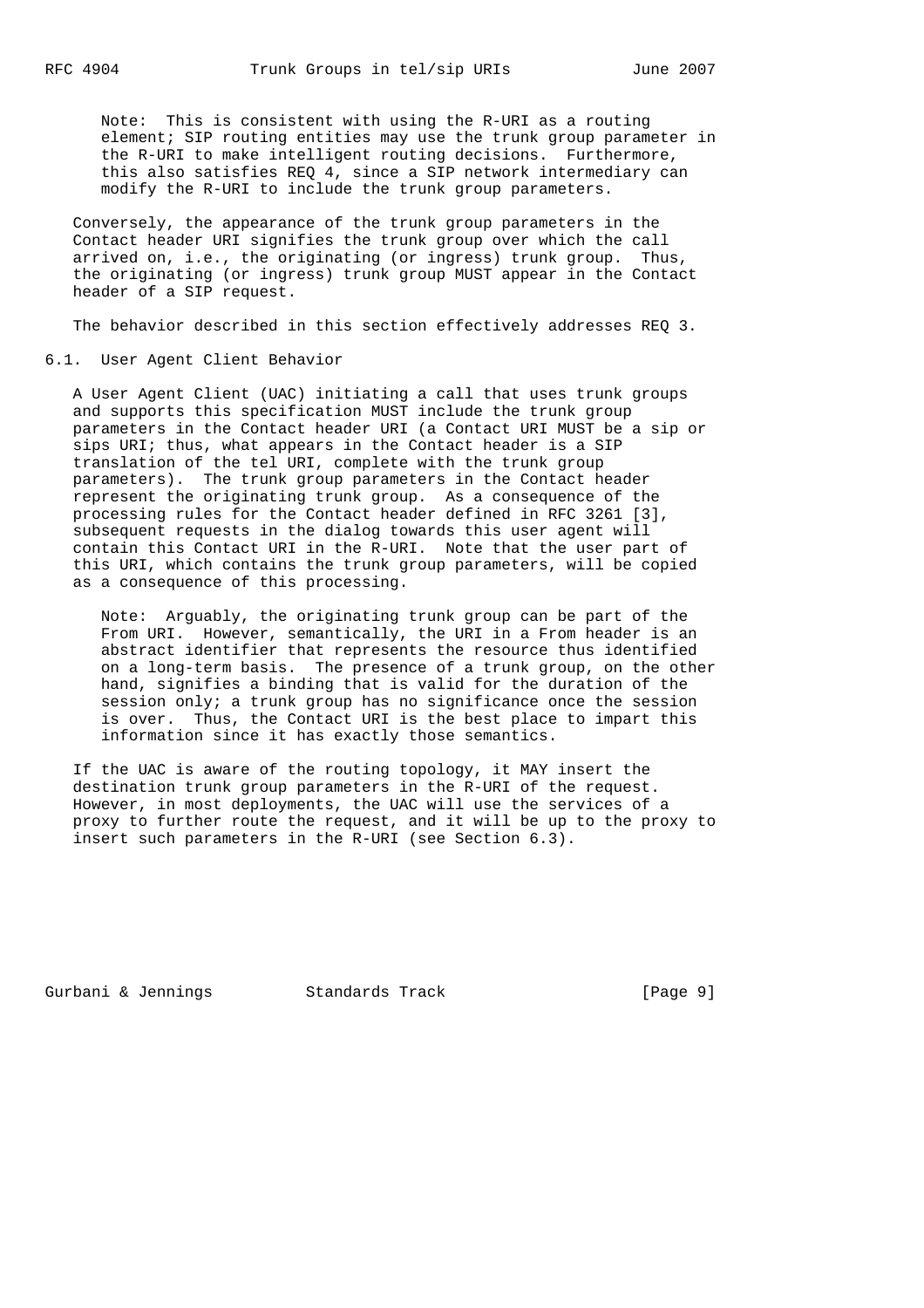### 6.2. User Agent Server Behavior

 To the processing User Agent Server (UAS) associated with a gateway, the trunk group parameters in the R-URI implies that it should use the named trunk group for the outbound call. If a UAS supports trunk groups, but finds that all the trunk circuit identification codes for that particular trunk group are occupied, it MAY send a 603 Decline final response.

 If a UAS supports trunk groups but is not configured with the particular trunk group identified in the R-URI, it SHOULD NOT use any other trunk group other than the one specified in the parameters. In such a case, it MAY reject the request with a 404 final response; or if it makes a decision to process the request in any case, it MUST disregard the values in the "trunk-context" and the "tgrp" parameters.

 If the receiver of a SIP request is not authoritatively responsible for the value specified in the "trunk-context", it MUST treat the value in the "tgrp" parameter as if it were not there. Whether or not to process the request further is up to the discretion of the processing entity; the request MAY be rejected with a 404 final response. Alternatively, if a decision is made to process the request further, the processing entity MUST disregard the values in the "trunk-context" and the "tgrp" parameters since it is not authoritatively responsible for the value specified in "trunk context".

# 6.3. Proxy Behavior

 A proxy server receiving a request that contains the trunk group parameter in the Contact header SHOULD NOT change these parameters as the request traverses through it. Changing these parameters may have adverse consequences, since the UAC that populated the parameters did so on some authoritative knowledge that the proxy may not be privy to. Instead, the proxy SHOULD pass the trunk group parameters in the Contact header unchanged to the client transaction that the proxy creates to send the request downstream.

 A proxy that is aware of the routing topology and supports this specification MAY insert destination trunk group parameters in the R-URI if none are present (see Sections 7.1 and 7.2 for an example). However, if destination trunk group parameters are already present in the R-URI, the proxy SHOULD NOT change them unless it has further authoritative information about the routing topology than the upstream client did when it originally inserted the trunk group parameters in the R-URI.

Gurbani & Jennings Standards Track [Page 10]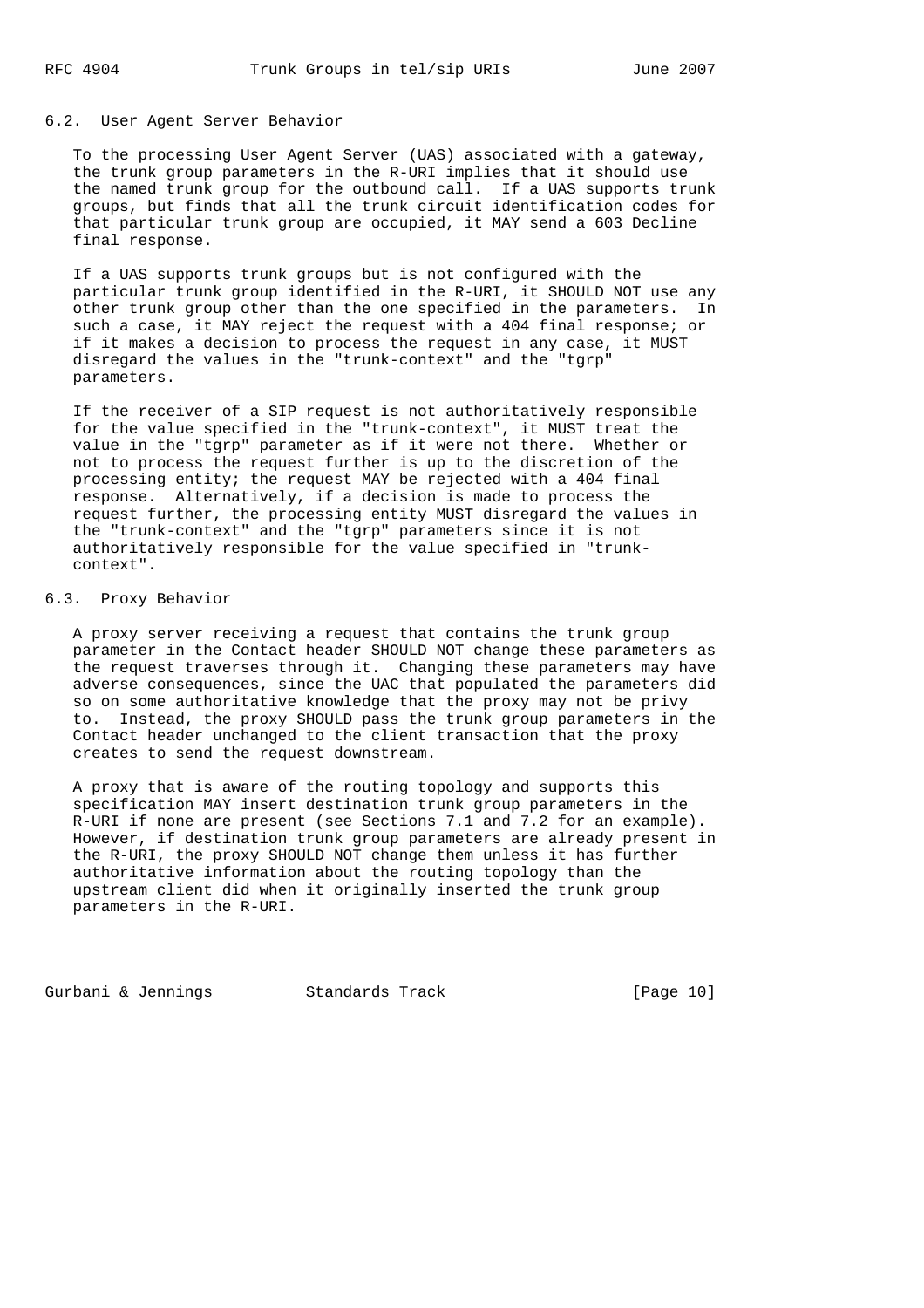Depending on the specific situation, it is perfectly reasonable for a proxy not to insert the destination trunk group parameters in the R-URI. Consider, for instance, a proxy that understands the originating trunk group parameters and, in accordance with local policy, uses these to route the request to a destination other than a PSTN gateway.

## 7. Example Call Flows

## 7.1. Reference Architecture

 Consider Figure 1, which depicts a SIP proxy in a routing relationship with three gateways in its domain, GW1, GW2, and GW3. Requests arrive at the SIP proxy through GW1. Gateways GW2 and GW3 are used as egress gateways from the domain. GW2 has two trunk groups configured, TG2-1 and TG2-2. GW3 also has two trunk groups configured, TG3-1 and TG2-2 (TG2-2 is shared between gateways GW2 and GW3).



### Reference Architecture

 GW1 in Figure 1 is always cognizant of any requests that arrive over trunk group TG1-1. If it wishes to propagate the ingress trunk group to the proxy, it must arrange for the trunk group to appear in the Contact header of the SIP request destined to the proxy. The proxy will, in turn, propagate the ingress trunk group in the Contact header further downstream.

 The proxy uses GW2 and GW3 as egress gateways to the PSTN. It is assumed that the proxy has access to a routing table for GW2 and GW3 that includes the appropriate trunk groups to use when sending a call to the PSTN (exactly how this table is constructed is out of scope for this specification; [6] is one way to do so, a manually created and maintained routing table is another). When the proxy sends a request to either of the egress gateways, and the gateway routing

Gurbani & Jennings Standards Track [Page 11]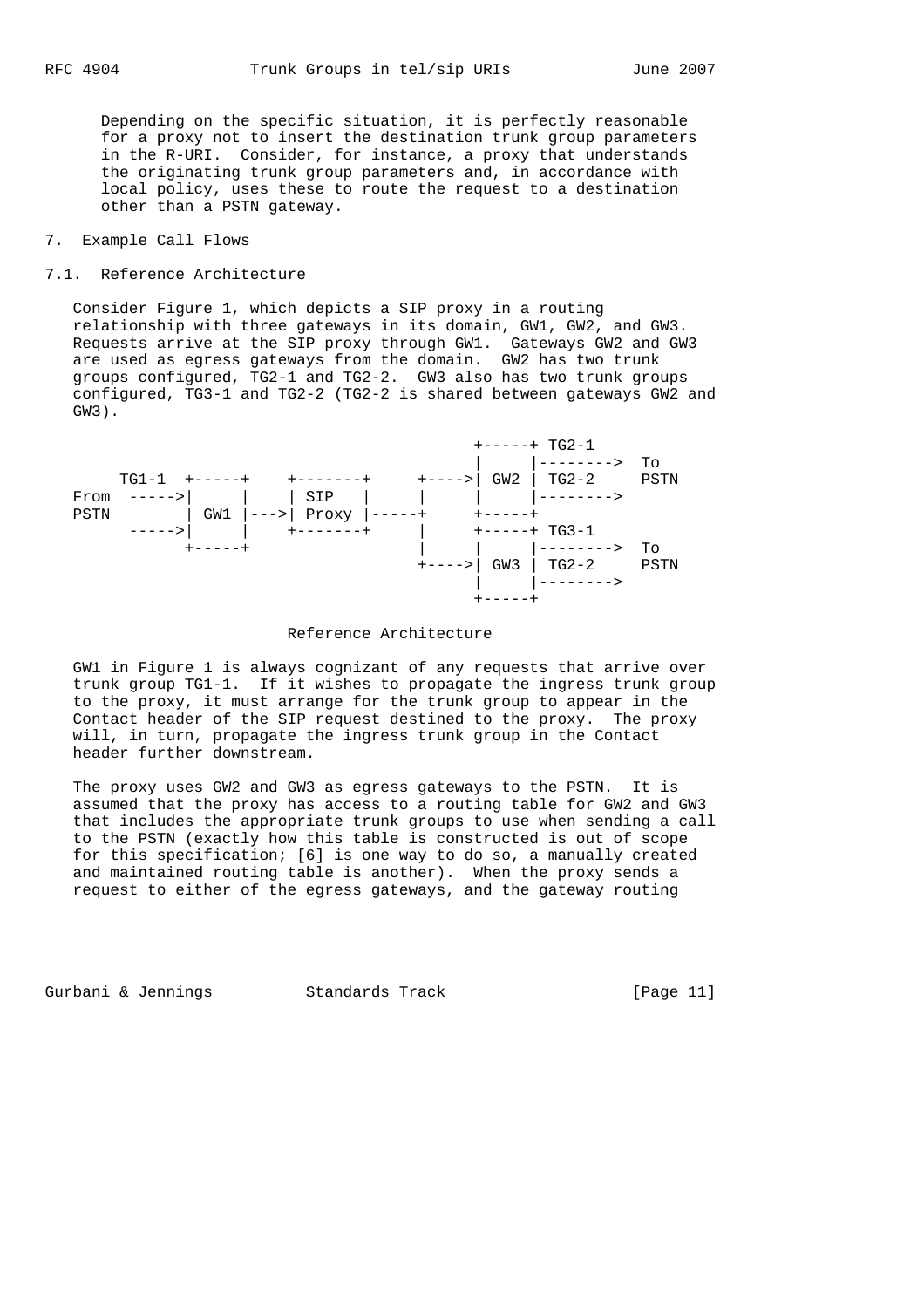table is so configured that a trunk group is required by the gateway, the proxy must arrange for the trunk group to appear in the SIP R-URI of the request destined to that gateway.

## 7.2. Basic Call Flow

 This example uses the reference architecture of Figure 1. Gateways GW1, GW2, and GW3, and the SIP proxy are assumed to be owned by a service provider whose domain is example.com.



Basic Call Flow

 In the call flow below, certain headers and messages have been omitted for brevity. In F1, GW1 receives a call setup request from the PSTN over a certain trunk group. GW1 arranges for this trunk group to appear in the Contact header of the request destined to the SIP proxy.

 F1: INVITE sip:+16305550100@example.com;user=phone SIP/2.0 ... Contact: <sip:0100;phone-context=example.com;tgrp=TG1-1; trunk-context=example.com@gw1.example.com;user=phone> ...

 In F2, the SIP proxy translates the R-URI and adds a destination trunk group to the R-URI. The request is then sent to GW2.

Gurbani & Jennings Standards Track [Page 12]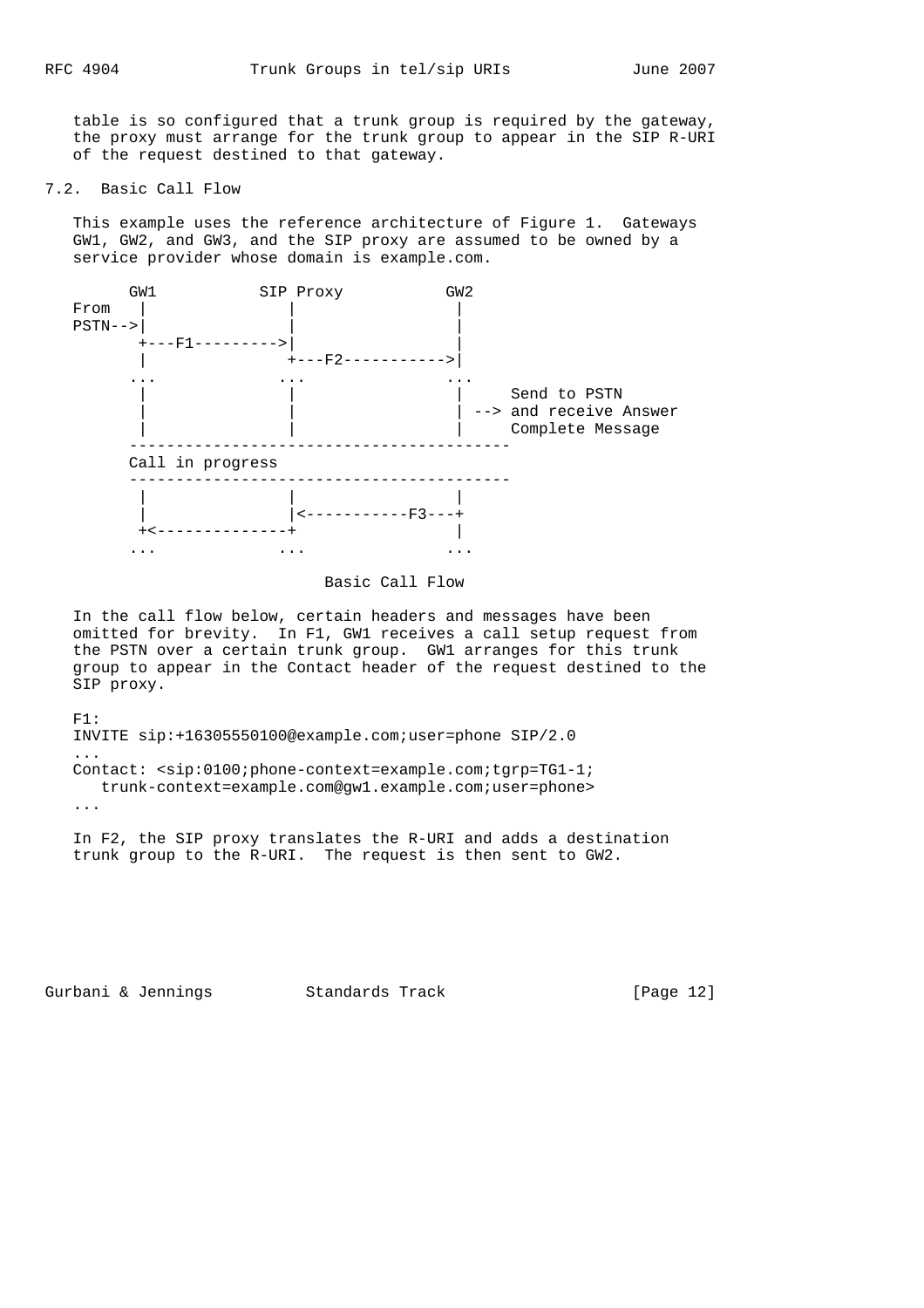```
 F2:
  INVITE sip:+16305550100;tgrp=TG2-1;
    trunk-context=example.com@gw2.example.com;user=phone SIP/2.0
...
  Record-Route: <sip:proxy.example.com;lr>
  Contact: <sip:0100;phone-context=example.com;tgrp=TG1-1;
     trunk-context=example.com@gw1.example.com;user=phone>
...
  Once the call is established, either end can tear the call down. For
  illustrative purposes, F3 depicts GW2 tearing the call down. Note
  that the Contact from F1, including the trunk group parameters, is
  now the R-URI of the request. When GW1 gets this request, it can
  associate the call with the appropriate trunk group to deallocate
  resources.
  F3:
  BYE sip:0100;phone-context=example.com;tgrp=TG1-1;
    trunk-context=example.com@gw1.example.com;user=phone SIP/2.0
  Route: <sip:proxy.example.com;lr>
  ...
```
 It is worth documenting the behavior when an incoming call from the PSTN is received at a gateway without a calling party number. Consider Figure 1, and assume that GW1 gets a call request from the PSTN without a calling party number. This is not an uncommon case, and may happen for a variety of reasons, including privacy and interworking between different signaling protocols before the request reached GW1. Under normal circumstances (i.e., instances where the calling party number is present in signaling), GW1 would derive a sip URI to insert into the Contact header. This sip URI will contain, as its user portion, the calling party number from the incoming SS7 signaling information. The trunk group parameters then becomes part of the user portion as discussed previously.

 If a gateway receives an incoming call where the calling party number is not available, it MUST create a tel URI containing a token that is generated locally and has local significance to the gateway. Details of generating such a token are implementation dependent; potential candidates include the gateway line number or port number where the call was accepted. This tel URI is subsequently converted to a sip URI to be inserted in the Contact header of the SIP request going downstream from the gateway.

Gurbani & Jennings Standards Track [Page 13]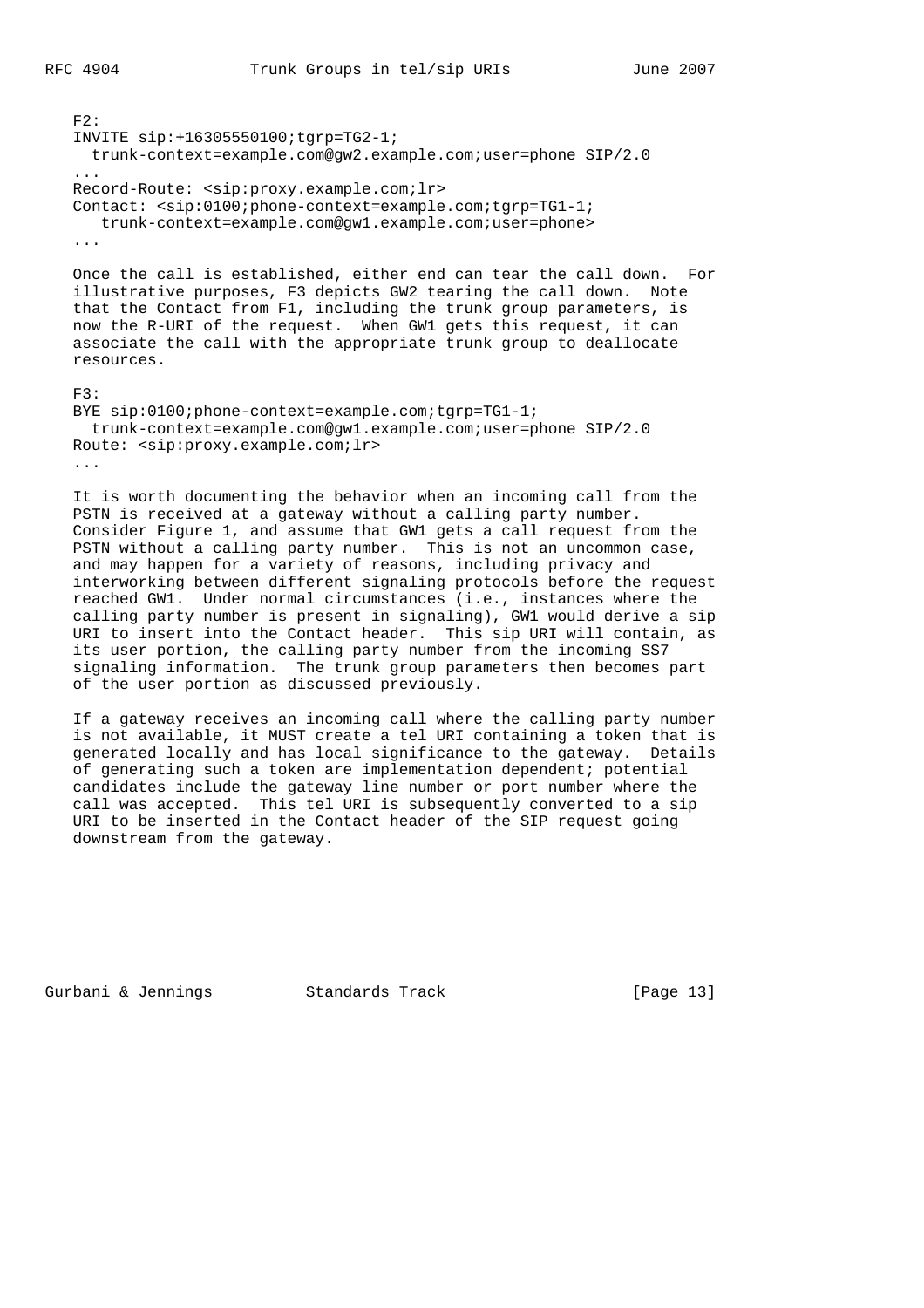Note: The tel scheme does not allow for an empty URI; thus, the global-number or local-number production rule of the tel URI [4] cannot contain an empty string. Consequently, the behavior in the above paragraph is mandated for cases where the incoming SS7 signaling message does not contain a calling party number.

#### 7.3. Inter-Domain Call Flow

 This example demonstrates the advantage of namespaces in trunk groups. In the example flow below, GW1 and SIP Proxy 1 belong to the example.com domain, and SIP Proxy 2 belongs to another domain, example.net. A call arrives at GW1 (F1) and is routed to the example.net domain. In the call flow below, certain headers and messages have been omitted for brevity.



Inter-Domain Call Flow

 F1: INVITE sip:+16305550100@example.com;user=phone SIP/2.0 ... Contact: <sip:0100;phone-context=example.com;tgrp=TG1-1; trunk-context=example.com@gw1.example.com;user=phone> ... In F2, the SIP proxy executes its routing logic and re-targets the R-URI to refer to a resource in example.net domain. F2: INVITE sip:+16305550100@example.net;user=phone SIP/2.0 ... Record-Route: <sip:proxy.example.com;lr> Contact: <sip:0100;phone-context=example.com;tgrp=TG1-1; trunk-context=example.com@gw1.example.com;user=phone> ...

Gurbani & Jennings Standards Track [Page 14]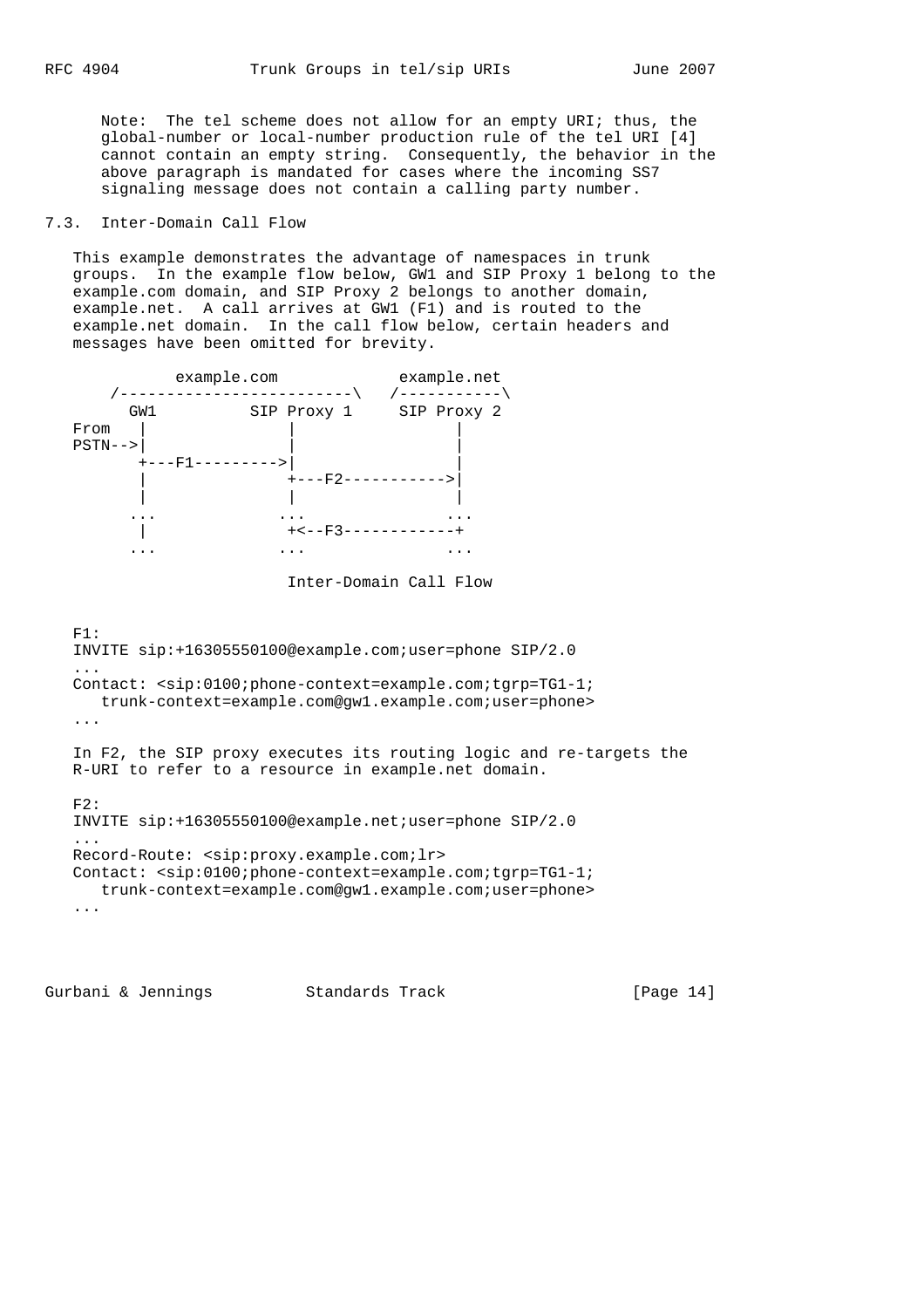In F3, the example.net domain sends a request in the backwards direction. The example.net domain does not interpret the trunk group parameters in the Contact header since they do not belong to that domain. The Contact header, including the trunk group parameters, is simply used as the R-URI in a subsequent request going towards the example.com domain.

 F3: BYE sip:0100;phone-context=example.com;tgrp=TG1-1; trunk-context=example.com@gw1.example.com;user=phone Route: <sip:proxy.example.com;lr> ...

8. Security Considerations

 The trunk group parameters are carried in R-URIs and Contact headers; they are simply a modifier of an address. Any existing trust relationship between the originator of a request and an intermediary (or final recipient) that processes the request is not affected by such a modifier.

 Maliciously modifying a trunk group of a R-URI in transit may cause the receiving entity (say, a gateway) to prefer one trunk over another, thus leading to attacks that use resources not privy to the call. For example, an attacker who knows the name of a toll-free trunk on a gateway may modify the trunk group in the R-URI to effectively receive free service, or he may modify the trunk group in a R-URI to affect the flow of traffic across trunks. Similarly, modifying the trunk group in a Contact header may cause the routing intermediary to erroneously associate a call with a different source than it would normally be associated with.

 Although this specification imparts more information to the R-URI and the Contact header in the form of trunk groups, the class of attacks and possible protection mechanism are the same as that specified for baseline SIP systems [3]. The Security Session Initiation Protocol Secure (SIPS) scheme and the resulting Transport Layer Security (TLS) mechanism SHOULD be used to provide integrity protection, thereby mitigating these attacks.

 A question naturally arises: how does the receiver determine whether the sender is authorized to use the resources represented by the trunk group parameters? There are two cases to consider: intra domain signaling exchange as discussed in Section 7.2, and inter domain signaling exchange as discussed in Section 7.3.

Gurbani & Jennings Standards Track [Page 15]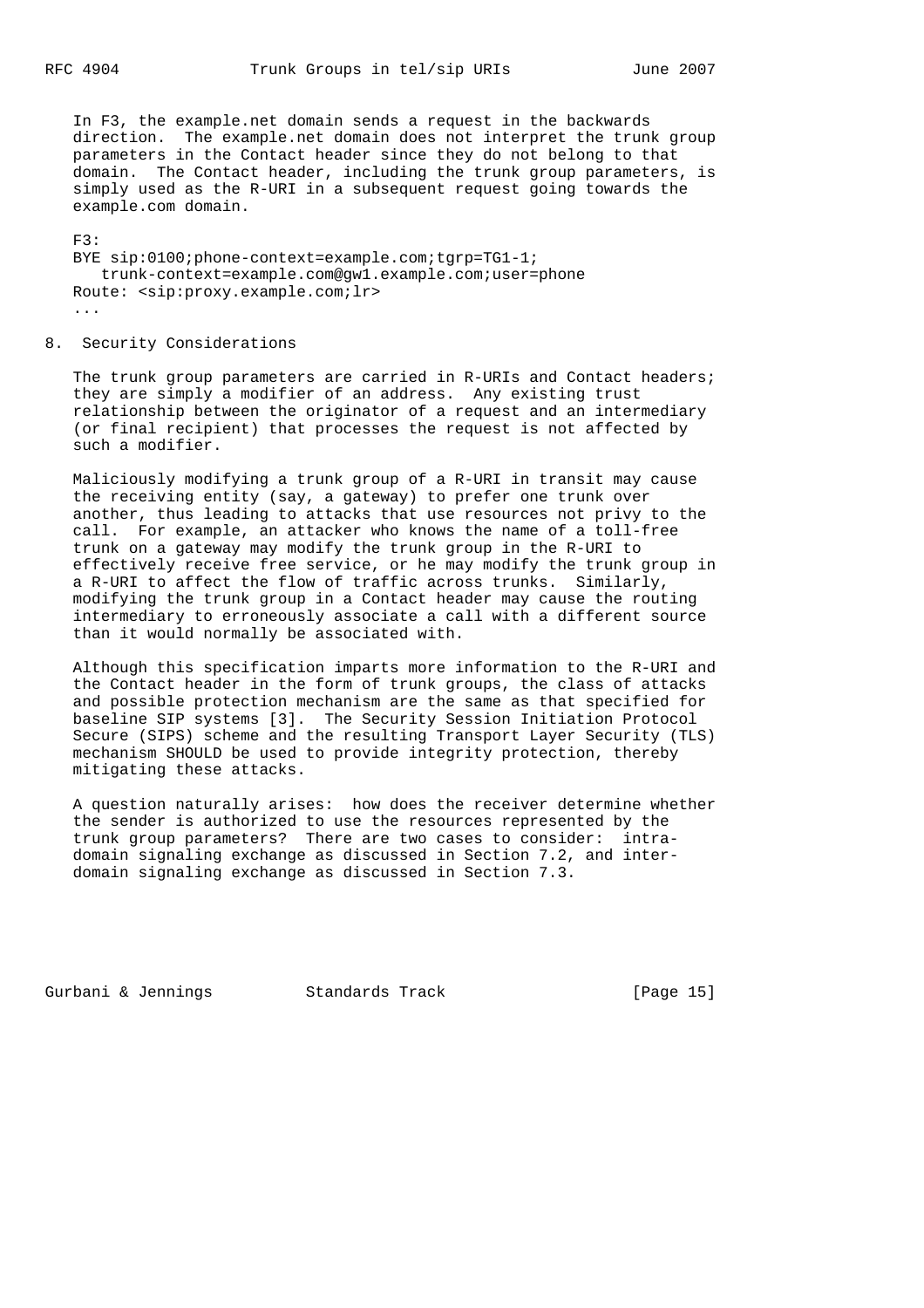In the intra-domain case, a proxy receiving trunk group parameters from an upstream user agent (typically a gateway) should only accept them using the SIPS URI scheme; furthermore, it should use HTTP Digest to challenge and properly authorize the sender. A user agent (or a gateway) receiving the trunk group parameters from a proxy will not be able to challenge the proxy using HTTP Digest, but it should examine the X.509 certificate of the proxy to determine whether the proxy is authorized to insert the resources represented by the trunk group parameters into the signaling flow.

 In the inter-domain case, a receiving proxy may depend on the identity stored in the X.509 certificate of the sending proxy to determine whether the sender is authorized to insert the resources represented by the trunk group parameters in the signaling message.

 Because of these considerations, the trunk group parameters are only applicable within a set of network nodes among which there is mutual trust. If a node receives a call signaling request from an upstream node that it does not trust, it SHOULD remove the trunk group parameters.

 The privacy information revealed with a trunk group does not generally advertise much information about a particular (human) user. It does, however, convey two pieces of potentially private information that may be considered sensitive by carriers. First, it may reveal how a carrier may be performing least-cost routing and peering; and secondly, it does introduce an additional means for network topology and information of a carrier. It is up to the discretionary judgment of the carrier if it wants to include the trunk group parameters and reveal potentially sensitive information on its network topology. If confidentiality is desired, TLS SHOULD be used to protect this information while in transit.

9. IANA considerations

This specification does not require any IANA considerations.

 The tel URI parameters introduced in this document are registered with IANA through the tel URI parameter registry document [7].

10. Acknowledgments

 The authors would like to acknowledge the efforts of the participants of the SIPPING and IPTEL working group, especially Jeroen van Bemmel, Bryan Byerly, John Hearty, Alan Johnston, Shan Lu, Rohan Mahy, Jon Peterson, Mike Pierce, Adam Roach, Brian Rosen, Jonathan Rosenberg, Dave Oran, Takuya Sawada, Tom Taylor, and Al Varney.

Gurbani & Jennings Standards Track [Page 16]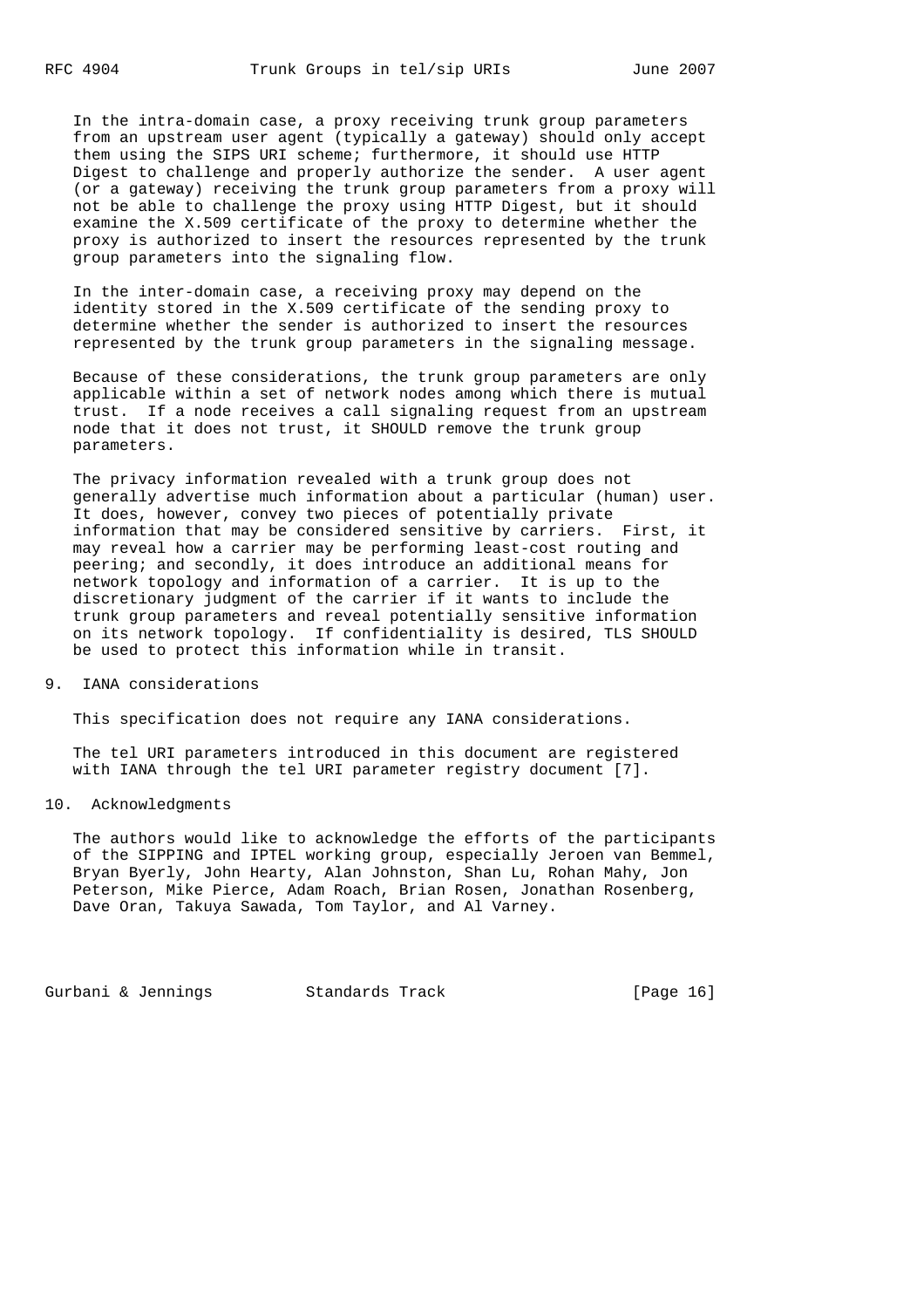Jon Peterson was also instrumental in the original formulation of this work.

 Alex Mayrhofer brought up the issue of lexicographic ordering of tel URI parameters when it is converted to a sip or sips URI.

 Ted Hardie, Sam Hartman, and Russ Housley took pains to ensure that the text around URI comparisons and security considerations was as unambiguous as possible.

### 11. References

11.1. Normative References

- [1] Bradner, S., "Key words for use in RFCs to Indicate Requirement Levels", BCP 14, RFC 2119, March 1997.
- [2] Crocker, D. and P. Overell, "Augmented BNF for Syntax Specifications: ABNF", RFC 4234, October 2005.
- [3] Rosenberg, J., Schulzrinne, H., Camarillo, G., Johnston, A., Peterson, J., Sparks, R., Handley, M., and E. Schooler, "SIP: Session Initiation Protocol", RFC 3261, June 2002.
- [4] Schulzrinne, H., "The tel URI for Telephone Calls", RFC 3966, December 2004.
- 11.2. Informative References
	- [5] "Telcordia Notes on the Network", Telcordia SR-2275, Issue 04, October 2000, <http://telecom-info.telcordia.com>.
	- [6] Bangalore, M., Kumar, R., Rosenberg, J., Salama, H., and D. Shah, "A Telephony Gateway REgistration Protocol (TGREP)", Work in Progress, January 2007.
	- [7] Jennings, C. and V. Gurbani, "The Internet Assigned Number Authority (IANA) tel Uniform Resource Identifier (URI) Parameter Registry", Work in Progress, December 2006.

Gurbani & Jennings Standards Track [Page 17]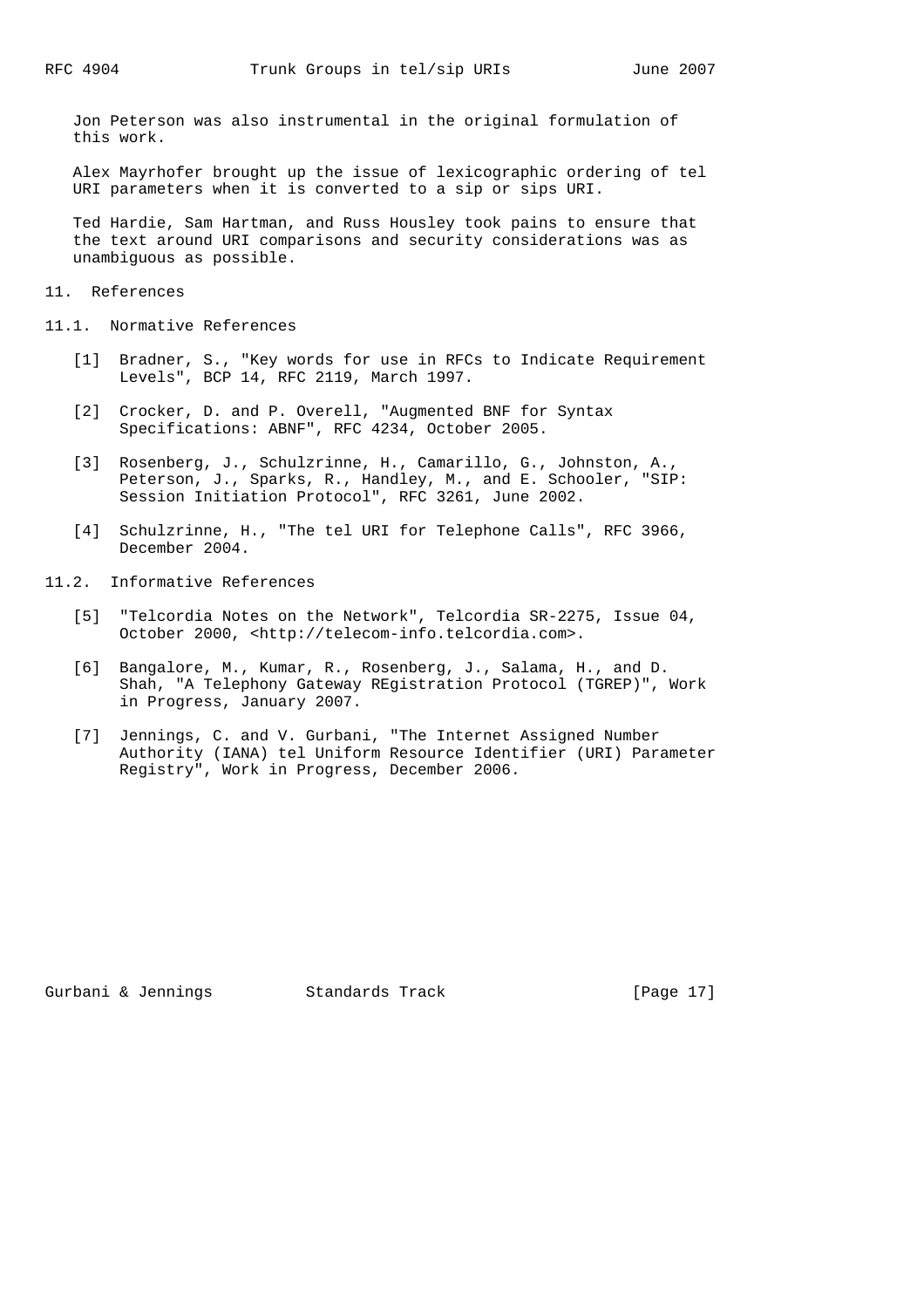USA

Authors' Addresses Vijay K. Gurbani Bell Laboratories, Alcatel-Lucent 2701 Lucent Lane Rm 9F-546 Lisle, IL 60532 USA Phone: +1 630 224 0216 EMail: vkg@alcatel-lucent.com Cullen Jennings Cisco Systems 170 West Tasman Drive Mailstop SJC-21/3

 Phone: +1 408 421 9990 EMail: fluffy@cisco.com

San Jose, CA 95134

Gurbani & Jennings Standards Track [Page 18]